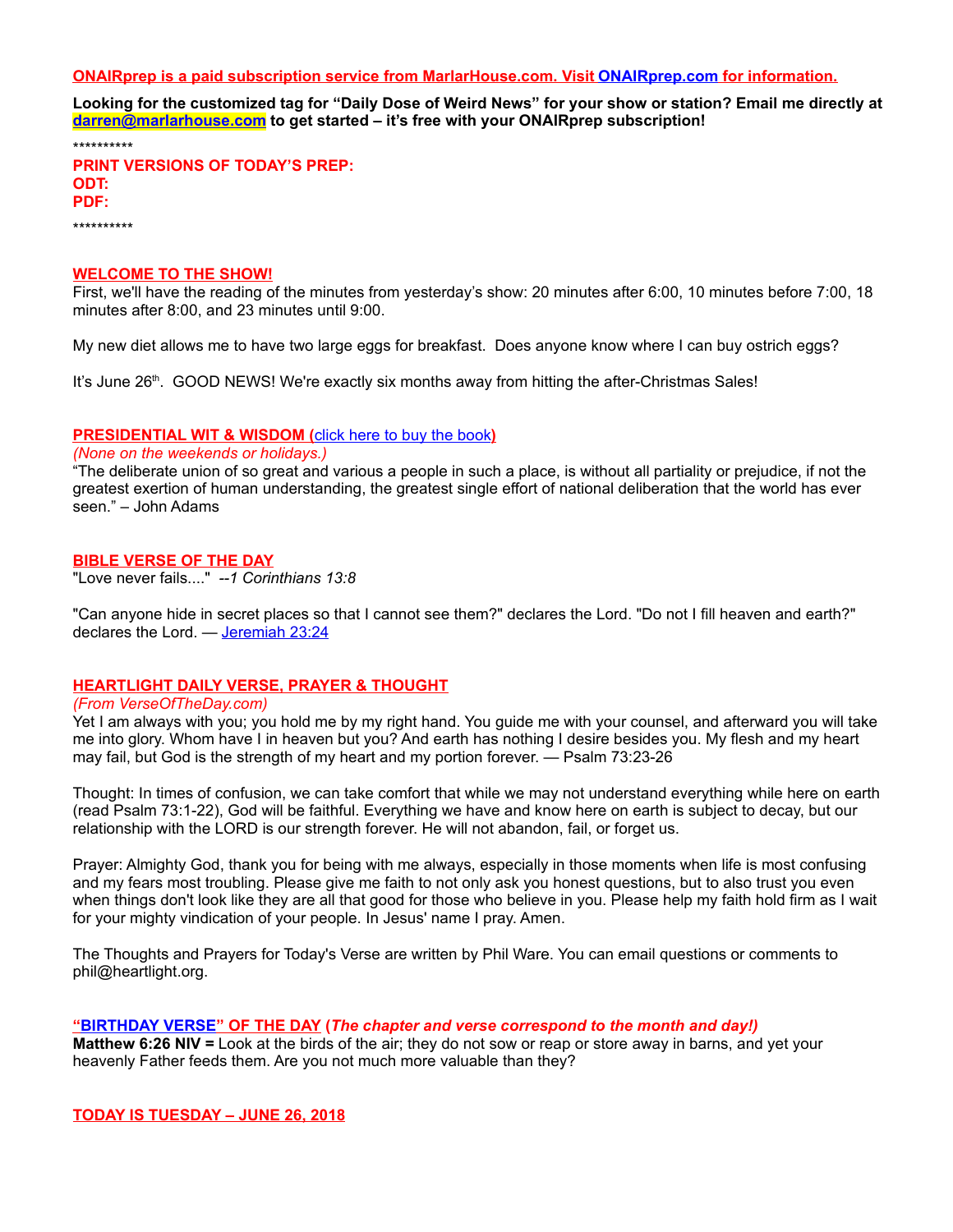*(NOTE: Some holidays may be duplicated due to various calendars reporting conflicting dates) WEIRD, WACKY, STRANGE, ZANY, ODD, BIZARRE, QUIRKY, UNUSUAL HOLIDAYS! THERE ARE ONLY 181 SHOPPING DAYS [UNTIL NEXT CHRISTMAS.](http://days.to/until/christmas)*

Today is *NATIONAL STRAWBERRY PARFAIT DAY*. \*\*\*Strawberry Shortcake's sweeter cousin.

Today is *LOG CABIN DAY*. \*\*\*Celebrate with syrup or Lincoln Logs! Or use both together for a permanent log cabin structure.

#### **TODAY IS ALSO...**

Harry Potter Day International Day Against Drug Abuse and Illicit Trafficking International Day in Support of Victims of Torture National Canoe Day National Columnists Day Same Sex Marriage Day

**COMING UP NEXT** *(Just a list, we are not endorsing the holidays posted below. Find more holidays and link to their websites at* [BrownieLocks.com](https://www.brownielocks.com/month2.html)*)*

# *WEDNESDAY, JUNE 27*

Decide To Be Married Day "Happy Birthday To You" Day Industrial Workers of The World Day Micro-, Small-, And Medium-Sized Enterprises Day National HIV Testing Day National Parchment Cooking Day National Sunglasses Day PTSD Awareness Day Windjammer Day

# *THURSDAY, JUNE 28*

International Body Piercing Day Tau Day National Bomb Pop Day National Hand Shake Day Ryan Moran Day

# *FRIDAY, JUNE 29*

Drive Your Corvette to Work Day World Scleroderma Day

# *SATURDAY, JUNE 30*

Asteroid Day California Avocado Day National Haskap Berry Day Leap Second Time Adjustment Day National Meteor Watch Day NOW (National Organization For Women) Day Social Media Day

# *SUNDAY, JULY 01*

Canada Day Estee Lauder Day Fast of Tammuz Hop A Park Day National GSA Employee Day National Postal Workers Day Resolution Renewal Day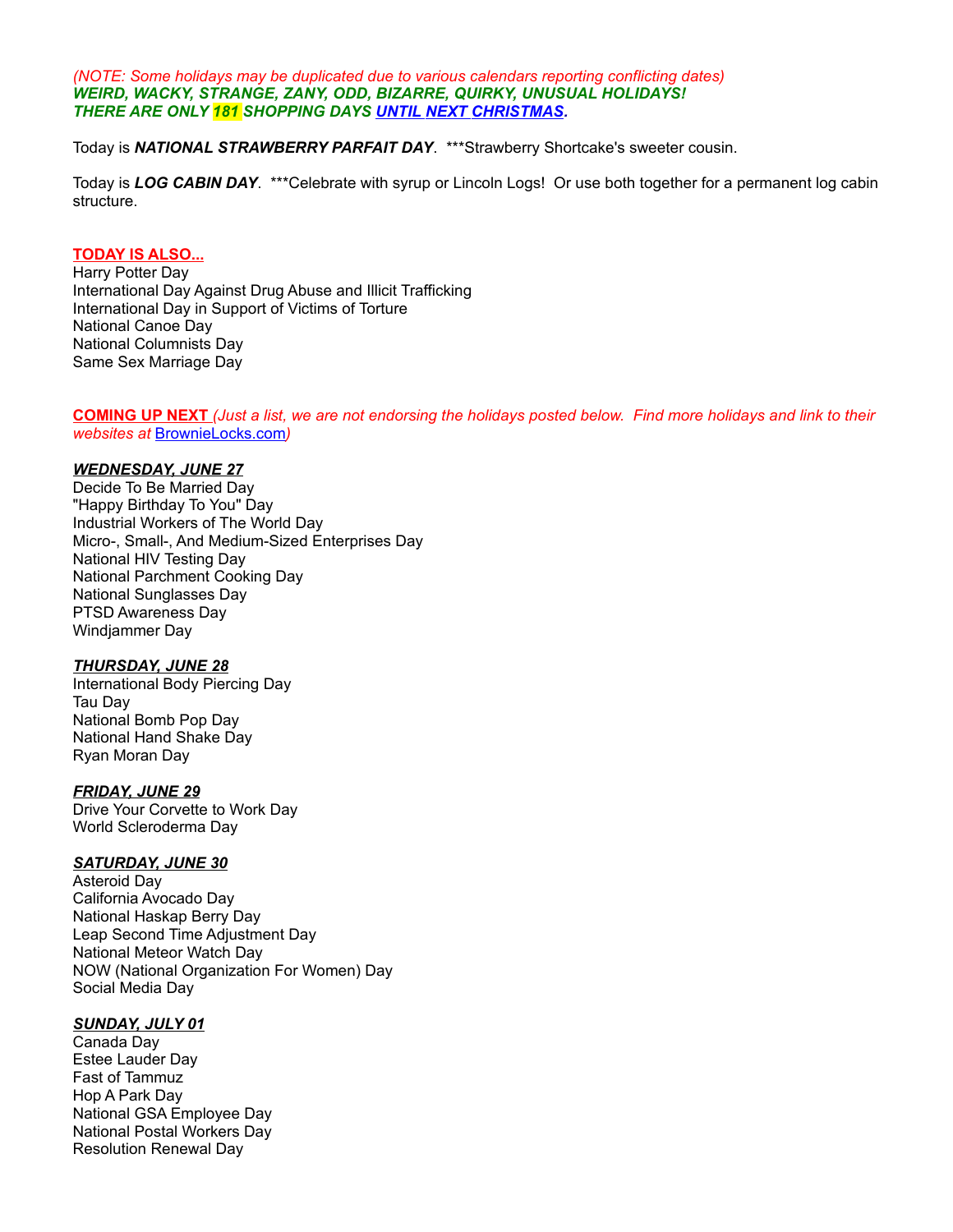Second Half of The Year Day U.S. Postage Stamp Day Zip Code Day

### *MONDAY, JULY 02*

I Forgot Day Made In The USA Day Second Half of The Year Day World UFO Day

### *TUESDAY, JULY 03*

Compliment Your Mirror Day International Plastic Bag Free Day Stay Out Of The Sun Day Superman Day

# **ON THIS DAY**

**1284:** The Pied Piper appeared in the town of Hamlin, Germany. \*\*\*He had quite a following, but mostly rodents.

**1819:** The bicycle was patented by WK Clarkson, Jr. of New York City. \*\*\*But, since no one had patented the chain and lock, he lost the first eight bikes he built. (STRANGE LAW: it is against the law to ride a bicycle in a swimming pool in Baldwin Park, California.)

**1830:** King George IV of England died at age 67. He was England's fattest king and most profligate. He ate pigeons lots of pigeons.

**1934:** Franklin Delano Roosevelt signed the "Credit Union Act" into law. \*\*\*Which of course, allowed union soldiers to get credit cards. Didn't it?

**1944:** In a unique 6-inning exhibition game to raise money for U.S. War Bonds, the New York Yankees played the Brooklyn Dodgers and the New York Giants. Final score: Dodgers 5, Yankees 1, Giants zip.

**1946:** The first two-piece brief swimsuit was shown in public. The bikini was worn by a model at a press party. Louis Reard, incidentally, called his creation: "four triangles of nothing." \*\*\*And now it's down to three triangles. What happened to that rear-end triangle, Louis?

**1949:** Billboard magazine renamed its "Hillbilly Music Chart" as "Country & Western."

**1974:** The first supermarket bar code was swiped on a pack of Wrigley's Doublemint Gum, in Troy, Ohio. \*\*\*Because the CIA insisted on it.

**1975:** Singers Sonny and Cher Bono finalized their divorce. Four days later Cher married musician Greg Allman. The marriage lasted only nine days. \*\*\*She threatened to divorce him *as well* if he began singing "I Got You Babe."

**1977:** Elvis Presley closed his concert at Market Square Arena in Indianapolis with "Can't Help Falling In Love With You." It was his last concert. He died seven weeks later.

**1980:** Frances Haskell died at age 89. In 1930 she was the first female Texas Ranger.

**1981:** Virginia Campbell of Mountain Home, Idaho, took her coupons and rebates and bought \$26,460 worth of groceries. She paid only 67 cents. She would have received a refund of \$12.97, but she decided to get film and flashbulbs after the bill was totaled.

**1985:** Philadelphia Phillies organist Wilbur Snapp played "Three Blind Mice" following a call by umpire Keith O'Connor. O'Connor was not amused and Snapp was ejected from the game. \*\*\*But not before playing The Beatles' "Help!" while being dragged out of the box.

**1989:** Canada updated its coins with a new likeness of Queen Elizabeth. \*\*\*The new coins are lighter than the previous ones because of all the wrinkles they had to add.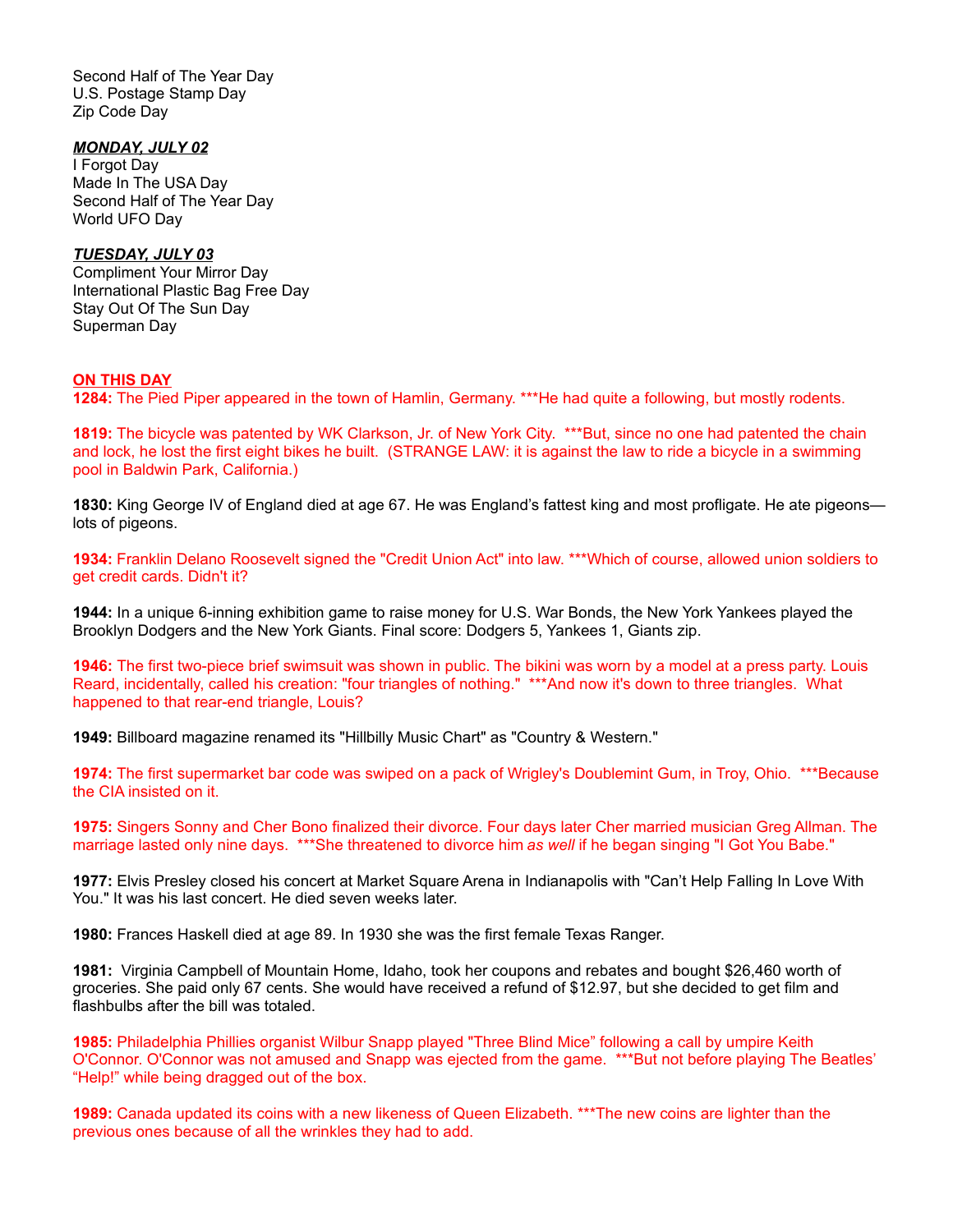**1990:** Phoenix recorded an official high temperature of 120 degrees. The next day it would reach 122. \*\*\*Which is almost as hot as it is in the on-air studio right now. Close... but not quite.

**1991:** Francis Johnson's world record 8.7-ton ball of twine, which he had been building since 1950, was moved to a prominent place in downtown Darwin, Minnesota, where more people could see it. \*\*\*Right... because I'm sure there was a tremendous public outcry that they couldn't see more string.

**1992:** Female temperance patrols in India's state of Manipur reported they had grown to 30,000 members and were successful in reducing male drinking problems, which had led to wife-beating and unemployment. The women captured drinkers, tied them naked to a donkey, and paraded them through town. And promised to do it again if they kept drinking. \*\*\*So the donkeys promised to stop. *[\(audio clip\)](http://www.darrenmarlar.com/audio/IDontDrinkBeer-TimHawkins.mp3)*

**1998:** A Canadian student took a store mannequin to his prom. \*\*\*This fall he and the mannequin will celebrate another anniversary together.

**1999:** A 2-year-old rooster named Henry crowed 42 times in 30 minutes to win 46th annual Rooster Crow in Rogue River, Oregon. The record 112 crows was 7set by a rooster named White Lightning in 1978.

**2003:** Strom Thurmond, the longest-serving senator in U.S. history, died in Edgefield, South Carolina, at age 100. He had been a U.S. senator for 47 years.

**2003:** A 24-year-old man in Fort Myers, Florida, facing 30 years in prison for allegedly selling cocaine, left court during his trial and never returned. He missed out on the jury's innocent verdict.

**2007:** A Washington State trooper arrested two men for speeding on I-5 in Snohomish County. The trooper said the 2005 BMW 330i and the 2007 Honda Accord sounded like an airplane whizzing by at 141 miles an hour. He caught up to the pay when they stopped to let a passenger switch cars. Both drivers were jailed on reckless driving charges.

### **TODAY IN CHRISTIAN HISTORY**

**1097:** The armies of the First Crusade (1096-99) occupied the ancient Byzantine city of Nicea.

**1515:** William Tyndale is licensed with his MA. He places the Bible above philosophy making an English translation of God's word which becomes the basis the Authorized version.

**1702:** Birth of Philip Doddridge, an English Nonconformist clergyman. Doddridge authored 370 hymn- texts, of which 'O Happy Day That Fixed My Choice' is still sung today.

**1839:** Scottish clergyman and missionary Robert Murray McCheyne wrote in a letter: "Joy is increased by spreading it to others."

**1892:** Birth of Pearl S. Buck, American Presbyterian missionary to China and author of the 1931 best-seller, *The Good Earth*.

**1932:** Edith Seville and Francis Schaeffer both rise to refute Unitarian, end up marrying. The two become evangelists to intellectuals. Francis will team up with Dr. C. Everett Koop to produce the film series: *Whatever Happened to the Human Race?*

**1955:** The first Southern Baptist congregation was formally organized in Las Vegas, with 33 charter members. It was the second Southern Baptist church established in Nevada.

# **HOLLYWOOD, SPORTS AND CELEBRITY FIGURE BIRTHDAYS**

- actress ("Grace Under Fire", "8 Simple Rules", Galaxy Quest) Kaitlin Cullum 32
- actress ("Parks and Recreation") Aubrey Plaza, 34
- actor (Slackers, Rushmore) Jason Schwartzman, 38
- actor (*Batman & Robin*, "The Practice", "Grey's Anatomy", "NCIS: Los Angeles") Chris O'Donnell 48 *[\(audio](http://www.darrenmarlar.com/audio/TV-ThePractice.mp3)  [clip\)](http://www.darrenmarlar.com/audio/TV-ThePractice.mp3)*
- actor ("Parks and Recreation") Nick Offerman, 48
- actor ("Will and Grace", The Bucket List, The Three Stooges) Sean Hayes 48 *[\(audio clip\)](http://www.darrenmarlar.com/audio/TV-WillAndGrace.mp3)*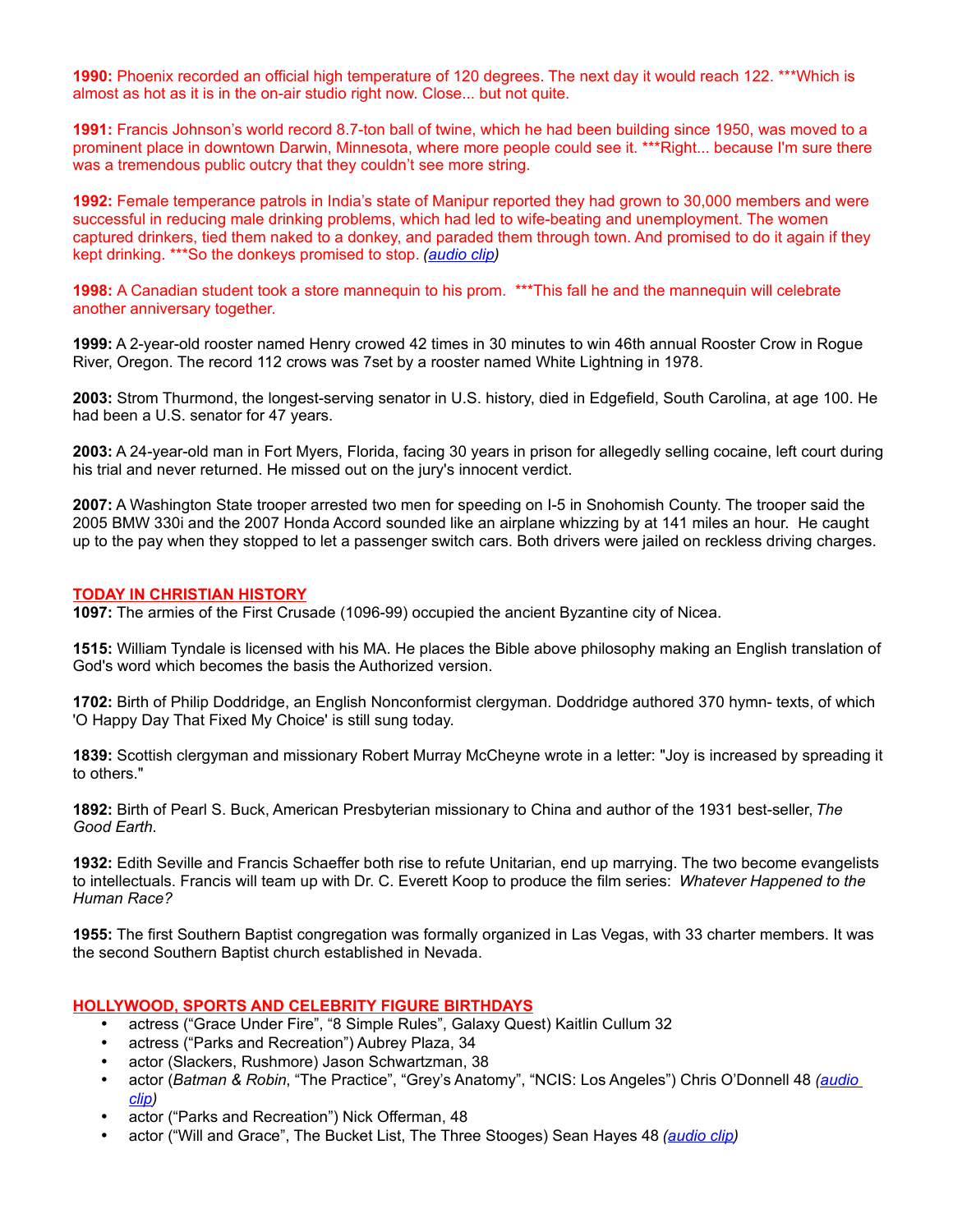# **BEE-BOP BIRTHDAYS**

# *(Music Artist Birthdays From [SongFacts.com\)](http://calendar.songfacts.com/)*

 : Big Bill Broonzy : Colonel Tom Parker : Billy Davis, Jr. [\(The 5th Dimension\)](http://www.songfacts.com/search_fact.php?combinedartists=The+5th+Dimension) : [Georgie Fame](http://www.songfacts.com/search_fact.php?combinedartists=Georgie+Fame) : Mick Jones [\(The Clash\)](http://www.artistfacts.com/detail.php?id=184) : [Chris Isaak](http://www.artistfacts.com/detail.php?id=406) : [Patti Smith](http://www.songfacts.com/search_fact.php?combinedartists=Patti+Smith) : Stef Burns [\(Huey Lewis and the News\)](http://www.songfacts.com/artist:huey_lewis_and_the_news.php) : Terri Nunn [\(Berlin\)](http://www.songfacts.com/artist:berlin.php) : Mark Decloedt [\(EMF\)](http://www.artistfacts.com/detail.php?id=47) : Colin Greenwood [\(Radiohead\)](http://www.artistfacts.com/detail.php?id=180) : Gretchen Wilson

# **SECRETS OF THE UNIVERSE** *(Answering questions that have plagued mankind for minutes!)*

### **Just how dead is the Dead Sea?**

It's pretty obvious that a real estate developer did not name this body of water between Jordan and Israel. Imagine trying to sell beachfront property with that moniker! The Dead Sea is so called because of the high salt content of its waters. That spells instant death for fish that happen to wander in, as they occasionally do from the Jordan River. In fact it kills most animal and plant life--with the exception of tourists, who love the property of the salt water that makes it so easy to float on. Bacteria survive in the Dead Sea, though, as do brine shrimp and a class of plants called halophytes that love salt water. So it's not entirely dead, although not exactly a wild and crazy place, either.

# **NEWS KICKERS**

*(Not posted on weekends and U.S. holidays.)*

#### *NEW NEWS KICKERS…*

(PERENNIAL) With the summer thunderstorm season now underway, a study finds that 81% of lightning strikes happen to men. \*\*\*Proving God is not a big fan of golf.

The Border Patrol is cracking down… on Canadian joggers. A woman from France out for a beach jog in Canada accidentally ran into Washington state and got nabbed by Border Patrol. What's shocking is she was detained for two weeks. \*\*\*Let this be a lesson to you... never ever go jogging! (That's what I'm getting out of it at least.)

Around 40 students just graduated from college in Northeast Ohio - cannabis college. Students like Marian Tucker spent a year at the Cleveland School of Cannabis to earn their executive degrees. Tucker said, "It's a new and exciting industry coming to Ohio and I just wanted to be right at the front door. They taught me how to remember the regulations and apply it to real-life situations." Graduates got diplomas in cannabis horticulture, business, and medical application. \*\*\*Over 200 began taking courses at Cannabis College, but 160 of those students were to mellow to get up in the morning to attend classes.

While tea is one of the healthiest drinks you can consume -- it soothes stress, it helps prevent heart disease and stroke and it even helps preserve memory -- for some people it can raise the risk of debilitating kidney stones, according to researchers from Loyola Medical Center in Chicago. \*\*\*But then, passing a kidney stone for you will be less stressful for you because you're drinking tea.

Restaurant patrons who were waited on by an overweight server were four times as likely to have dessert as those who were assigned a slimmer server, a recent Cornell study found. That is because when we are around people who are carrying a few extra pounds, we tend to give ourselves more permission to indulge, explains study author Tim Doering. \*\*\*There's a good reason right there for you to not be my friend – I would make you severely obese.

It's not logical, but hurricanes with female names appear to be far deadlier than similar tropical storms with male names. Why? People don't prepare as well for hurricanes that are perceived as feminine. That's the word from researchers at the University of Illinois at Urbana-Champaign, who studied death rates from hurricanes that reached land in the U.S. over the past 60 years. Even though they purposely left out two particularly deadly and destructive hurricanes so the data would not be skewed -- Hurricane Katrina in 2005 and Hurricane Audrey in 1957 -- the findings showed that the death tolls for hurricanes with female names were almost three times higher than those with male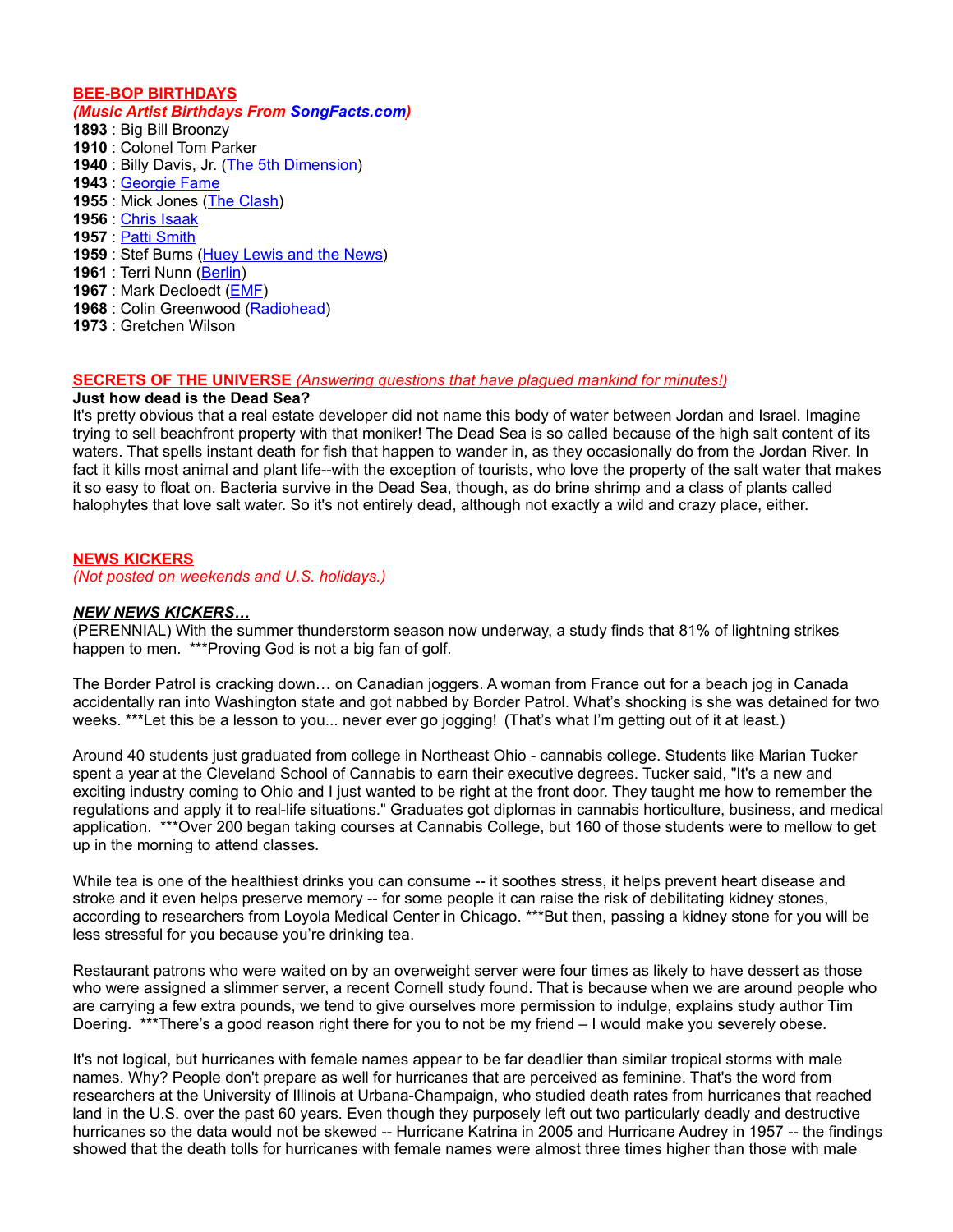names. \*\*\*You're just not picking the right female names, that's all. Name a hurricane "Hillary" or "Roseanne" and people will run screaming.

NBC has dropped the rock on "Timeless." It's been officially canceled. \*\*\*I guess naming your show "Timeless" doesn't make it so.

They're saying that you'll start seeing smartphones used as car keys as early as next year. \*\*\*That keychain is going to be a monster!

Canadian legalization of marijuana will offer pot delivery by mail. \*\*\*Which makes a lot of sense; you really don't want those people driving.

ABC has pulled the second episode of new reality show "The Proposal" following a sexual assault allegation involving one of the show's contestants. \*\*\*At this rate, we'll likely hear the next Muppets movie has been scrapped because Miss Piggy couldn't stop sexually harassing Kermit in front of the rest of the cast.

Here's a disturbing new trend -- some people are reportedly taking out loans to pay for their vacations. \*\*\*It's a balancing act between how much fun you're willing to have, versus how much you despise calls from bill collectors.

Police in Florida are searching for two men who left an injured alligator at a convenience store. \*\*\*FOR SHAME! If you're going to leave an alligator behind, at least be kind enough to make sure it's fully-functional!

Billy Joel is hosting the re-election fundraiser for New York Gov. Andrew Cuomo next month, with tickets starting at \$5,000. \*\*\*Five thousand bucks to see Billy Joel?!?! You can buy all three of his greatest hits albums for a total of twenty-six bucks.

At least one money-hungry rat broke into an ATM machine in India and chewed his way through nearly \$18,000 in cash. \*\*\*It's extremely expensive, but it is a great source of fiber.

Tom Arnold says he and Donald Trump's former personal lawyer, Michael Cohen are teaming up to "take down Trump." Whatever that means. \*\*\*Looking at the success record of Tom Arnold's decisions over the years, I don't think Trump has much to worry about.

ABC is going to bring back "The Conners" (the cast of Roseanne, without Roseanne herself) for a 10-episode season this fall. \*\*\*They brought Dan back from the dead for the Roseanne reboot, now they are killing off Roseanne. I wonder if at the end of the next season they'll find Patrick Duffy in the shower saying it was all a dream.

A team of producers is offering to cover the budget for a remake of "The Last Jedi" in order to save Star Wars. This isn't a joke -- they've already raised \$90 million in pledges. \*\*\*So they are raising money to remake a movie that came out only six months ago. The only explanation for this is that someone has figured out the Jedi mind trick using the Force.

About 9,000 stacked bourbon barrels plummeted to the ground Friday at Barton 1792 Distillery, home of the brand 1792 Bourbon. The building, which holds up to 20,000 barrels, was having a wall repaired. The collapse brought down half of the structure. \*\*\*Yes... the wall was falling-down drunk.

An Australian was charged with falsifying a death notice to get time off work. The man paid \$25 to put a death notice about his father in his local newspaper. The man then used the notice to get time off work so he could look for another job. His plan was foiled when the man's dad showed up at his place of work to take him to lunch. \*\*\*OH NO!!! IT'S A GHOST!!! AND HE WANTS TO TAKE ME TO FUDRUCKERS!!!

# *NEWS KICKER EVERGREENS…*

Research shows people who swear more have bigger vocabularies than those who opt for an expletive-free life. In fact, those who were more confident using swear words were also more articulate in other areas of language use. \*\*\*But ironically, their expanded vocabulary only included words with four letters.

Is the anti-obesity message finally getting through? A marked drop in the obesity rate among preschoolers in the U.S. has researchers and parents pointing to a variety of possible factors. \*\*\*First and foremost – paying for your mandatory healthcare leaves no money to shop for food.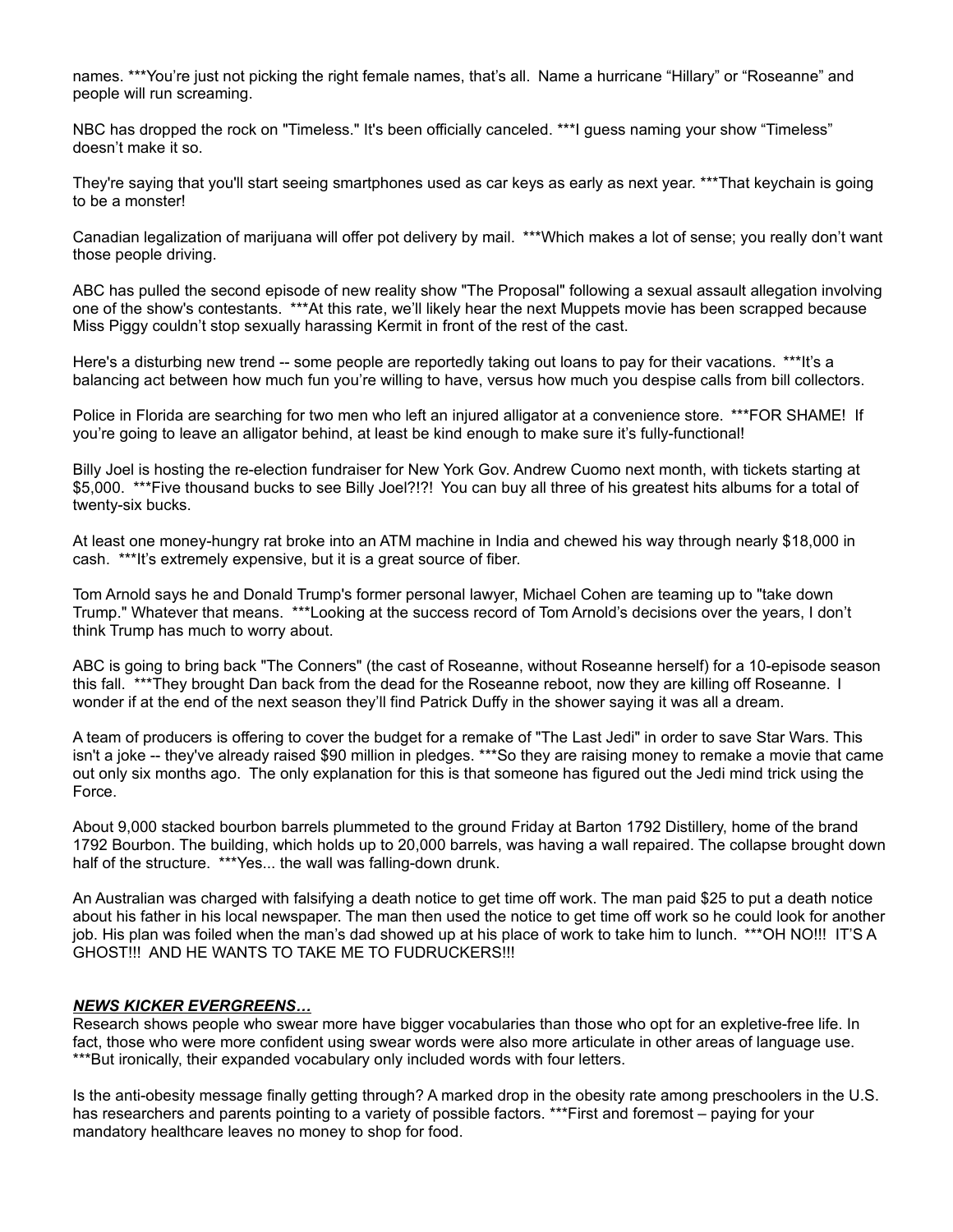When you take Tylenol, the main ingredient in acetaminophen, and it does more than relieve your pain. The popular medication also reduces your empathy, that is how much you're able to understand the physical and social pain and suffering that others feel. \*\*\*Not that I give a care.

Scientists are warning that the radiation emitted from full-body airport scanners has been seriously underestimated and could lead to an increase in skin cancer. According to Dr. David Brenner, head of Columbia University's center for radiological research, the dose absorbed by the skin may be up to 20 times higher than previously thought. \*\*\*Finally, here's something that the world could ban from airports that I could actually get behind! Forget banning nail clippers and e-cigarettes… lets ban full-body scanners!

After a bad break-up, who's the first person most people call? Regardless of whether the person is a man or woman, the one who got dumped most often calls a good female friend (27%)… or mom (17%). \*\*\*Because us guys don't want to hear your whiney-butt sissy-crying boo-hoo story. You pansy.

#### **AS THE JUNGLE TURNS** *(Not updated on weekends and U.S. holidays.)* **[CLICK HERE](http://www.darrenmarlar.com/audio/AsTheJungleTurns/MMJJ0155.mp3) TO DOWNLOAD TUESDAY'S EPISODE**

OPEN: And now, FancyMonkey.com, (Show Name), and (Station Call Letters) bring you As the Jungle Turns! When last we left the jungle, Millard the Monkey was so frustrated and angry at never being as good as Mozart at anything that he decided to sabotage Mozart's concert that night… and his evil plan began at a very unusual place, the Franciscan Monkey Copy Shop…

CLOSE: Will Millard's evil scheme work? Will tomorrow be great… or will Steve Mozart yet again show up Millard J. Monkey? Find out next time, As the Jungle Turns!

*\*\*\*You may simulcast "As the Jungle Turns" on the Internet stream of your live broadcast only. Any other Internet use of "As the Jungle Turns" in whole or part including podcasting of your live broadcast is a violation of copyright law. Thank you for your cooperation on this vitally important issue. If you have any questions, please [e-mail](mailto:radio@fancymonkey.com?subject=Internet%20Use) us and ask about "Jungle Jam & Friends the Radio Show" usage.*

# **MOMENT OF DUH**

#### **There are two options in life... dying, or living with lawyers.**

Today's Moment of Duh shows us that committing suicide isn't always as easy as it sounds. A Hong Kong woman jumped from the roof of a building in an attempt to kill herself. She failed though, and landed on a car. Now that car's owner is suing the lady for \$25,700 - the damages to the car. As if that's not strange enough, the lady is now saying she won't pay for the damages because the guy was illegally parked, and if he had not been parked there she would be dead now.

#### **TOP TEN**

# **TOP TEN THINGS YOU SHOULD'VE LEFT OUT OF YOUR RESUME**

- 10. Your self awarded PhD from The School Of Hard Knocks
- 9. The fact that you're a level fourteen Paladin with a mighty Vorpal blade.
- 8. Honors: Voted Most Likely to be on "Cops" Class of 1997
- 7. Letter of recommendation from your 3rd grade teacher.
- 6. Solitaire Champion of 2002.
- 5. The decorative butterfly stickers you added "for effect".
- 4. Excellent with that thingie, the one with the bits and the noise.
- 3. Fluent in Klingon and currently studying Wookie.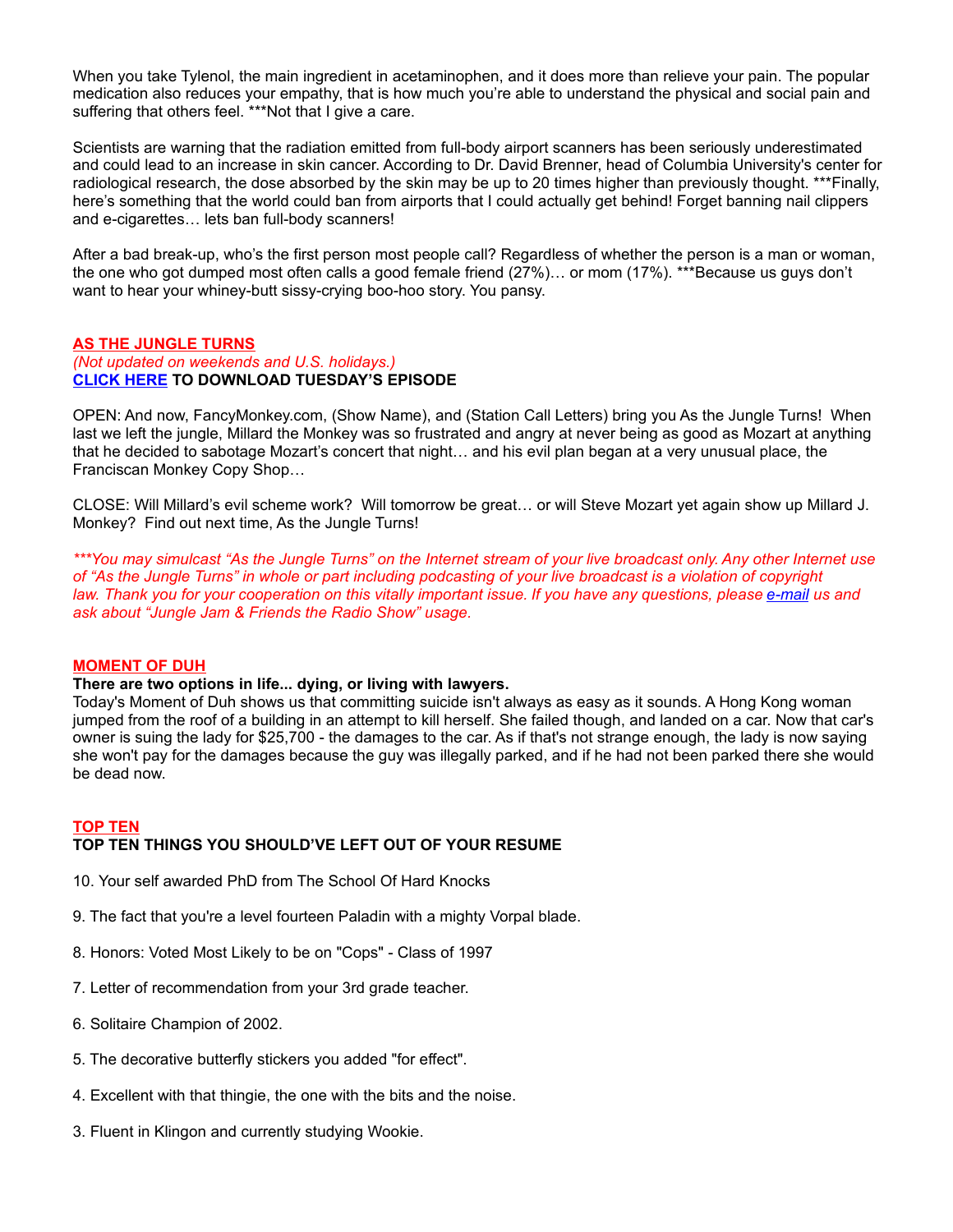- 2. Leadership Rolls: Used to be the head French-fry guy.
- 1. World record holder for high score on Minesweeper.

### **THE FILES OF LAW & DISORDER**

#### **Why would anyone WANT a plaster cast?**

FILE #1: Ernest G. Johnson was recently arrested in Shreveport, Louisiana, for what we can only describe as an out of control plaster cast fetish. Posing as an insurance company employee, he was caught roaming the corridors at LSU Hospital, sneaking photographs of women wearing casts. One police detective said, "It's like all he wants is to be in the presence of a woman with a cast on and have her attention."

FILE #2: It was a dream come true for 2 little old ladies who took a trip to Memphis, Tennessee to honor Elvis. After taking the Graceland tour, they went to get a bite to eat. They stopped at a local shopping area and were quickly approached by a man who demanded their purses. Not missing a beat - they beat him senseless with their purses causing the guy to fall down and break his ankle. Since he could not run off, he instead used his cell phone to call 911 for help. The police came and arrested him as he was curled up in the corner while the old ladies held him down by sitting on him.

FILE #3Thieves in the UK broke into the car of a shoe salesman and took off with 80 of today's most fashionable shoes. The key there is that they took off with 80 shoes -- not 40 pairs. The salesman was carrying around single samples of new shoe designs -- not a pair among them. The bungling burglars got away with 80 right-footed shoes. Police officer Stuart Elford said, "They must have been hopping mad when they found out."

STRANGE LAW: Bowling is forbidden in Evanston, IL.

#### **THIS IS YOUR BRAIN ON DRUGS**

### *"This Is Your Brain On Drugs" is about people doing dumb things under the influence, but addiction is no laughing matter. If you or someone you know needs help, there's a toll free number you can call 1-800-438- 0380. That's the Addiction Hope and Help Line at 1-800-438-0380.*

### **In Wadsworth, Ohio, firefighters hit the crime-busting jackpot while dousing a fire in a new home.**

It did seem strange that the guy believed to be the owner suddenly took off while they were still battling the blaze. Then it all made sense -- as soon as they found the \$700,000 worth of marijuana plants in the basement. A total of 239 plants were found but that's not the only crime here. The special marijuana-cultivating system, with special plantgrowing lights, was wired to the home's electrical system in a way that bypassed the meter. Police are now looking for the owner who bought the place just under a month ago.

#### **PHONER PHUN**

The guy who cuts my hair was telling me that he bought some gorgeous wheels for a classic car that he's always wanted to own. Not the car mind you, just the wheels. He bought wheels to a car he doesn't even own! What's the most unusual thing YOU ever bought on E-Bay?

#### **BIBLE BRAIN BUSTER!**

**QUESTION: What is the only gospel to mention Jesus' riding on a donkey?** *ANSWER: Matthew (Matthew 21:1-9)*

#### **QUESTION IMPOSSIBLE**

**QUESTION: What everyday office item was invented in 1899 by Norwegian, John Vaaler?** ANSWER: The paperclip

#### **TRUE OR FALSE**

*Pay attention! If our next player doesn't answer all ten T/F questions correctly we start all over from question #1! First person to answer question #10 correctly is our winner!*

1. The electric chair was invented by a dentist. (True)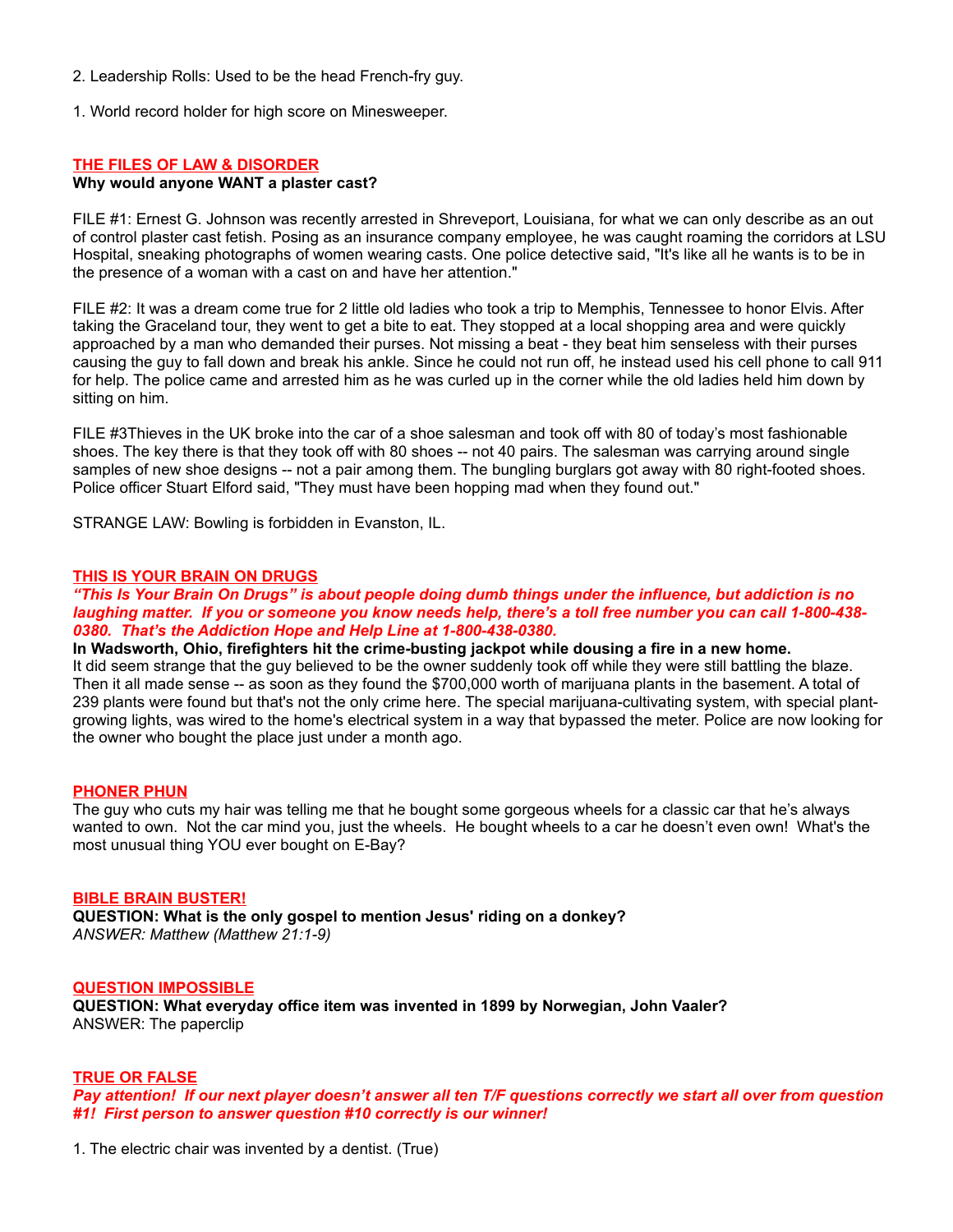- 2. There is about 1/4 pound of salt in every gallon of seawater. (True)
- 3. Blondes have more hair than dark haired people do. (True)
- 4. Six ounces of orange juice contains the minimum daily requirement for vitamin C. (True)
- 5. A famous 19th century bullfighter, Lagarijo, killed 867 bulls in his career. (False he killed 4,867!)
- 6. Abraham Lincoln's mother died when she drank milk. (True, the milk of a cow that grazed on poisonous snakeroot)
- 7. Adolf Hitler wanted to be an architect. (True, but he failed the entrance exam at the architectural school in Vienna)

8. After the death of the genius, Wolfgang Amadeus Mozart, his brain was removed by a pathologist and put in a jar for future study. (False - that was Albert Einstein)

9. Alexander Graham Bell, the inventor of the telephone, never telephoned his wife or mother. (True, because they were both deaf.)

10. Astronaut Neil Armstrong's mother's maiden name was "Moon." (False - but Buzz Aldrin's mother's maiden name was! Buzz was the second man to step onto the Moon in 1969.)

# **TABLOID MATCH GAME**

### *You have to match the blank in the tabloid headline with the word or phrase that has been removed!* **STUDY PROVES MOST \_\_\_\_\_\_\_ ARE DWARFS! (ALIENS)**

Most aliens who visit Earth are dwarfs who stand less than 4 feet tall! So says physicist David Webb.

Dr. Webb analyzed nearly 2,000 close encounters and found that aliens fall into three classes.

"Most numerous are those in the dwarf class," he said. "Generally, they wear helmets and metallic reflecting suits. Very often they are seen in pairs gathering samples from the ground and trees. They don't generally communicate with humans."

The second group is comprised of human-like beings from 5 to 6 feet tall, said Dr. Webb.

"They are seen in groups of three or more and involved in the so-called abduction cases. There is often communication with humans."

In the final category are the giants that appear to be at least 7 feet tall, he said.

"All of these classes of aliens tend to wear one-piece coveralls or jumpsuits that are tight-fitting all the way down to the hands," continued Dr. Webb.

"Not too many carry weapons but generally these extraterrestrials tend to control the situation.

"Sometimes a witness is paralyzed by an apparent ray gun device," he said. "But often he's just paralyzed without any obvious weapon."

Dr. Webb found that of the nearly 2,000 cases:

26 percent involved aliens seen entering or leaving a UFO.

- 17 percent involved aliens observed in a UFO.
- 17 percent involved an alien near a spacecraft.

16 percent involved seeing an alien but not a UFO.

10 percent involved witnesses who were actually taken aboard a UFO.

7 percent involved an alien seen in the area where UFO sightings have previously occurred.

2 percent involved communication with the alien.

The remaining 5 percent don't fit into any categories.

# **THE WAY TOO EARLY IN THE MORNING TO UNDERSTAND THE PUNCHLINE EVEN AFTER TWO CUPS OF COFFEE JOKE OF THE DAY**

# **JOKE #1**

A man was sued by a woman for defamation of character. She charged that he had called her a pig. The man was found guilty and fined. After the trial he asked the judge, "This means that I cannot call Mrs. Johnson a pig?" The judge said that was true.

"Does this mean I cannot call a pig Mrs. Johnson?" the man asked.

The judge thought for a moment, and replied that he could indeed call a pig Mrs. Johnson with no fear of legal action. The man then proceeded to look directly at Mrs. Johnson and said, "Good afternoon, Mrs. Johnson."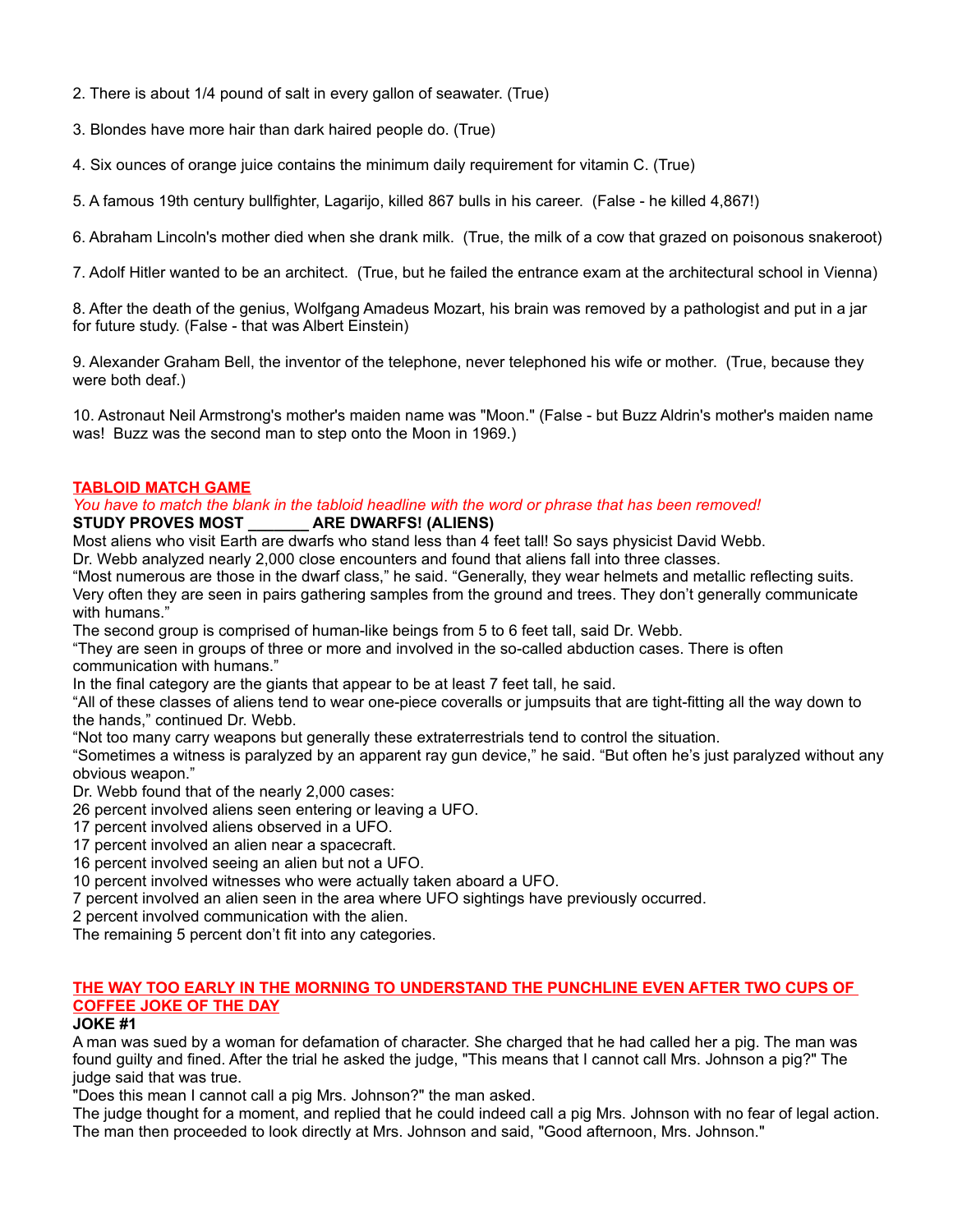# **JOKE #2**

An elderly woman decided to prepare her will and told her preacher she had two final requests. First, she wanted to be cremated, and second, she wanted her ashes scattered over Wal-Mart.

"Wal-Mart?" the preacher exclaimed. "Why Wal-Mart?"

The woman replied, "Then I'll be sure my daughters visit me twice a week."

# **JOKE #3**

Flying to Los Angeles from San Francisco the other day, a passenger noticed that the "Fasten Seat Belts" sign was kept lit during the whole journey although the flight was a particularly smooth one. Just before landing, he asked the stewardess about it.

"Well," she explained, "up front there are 17 University of California girls going to Los Angeles for the weekend. In back, there are 25 Coast Guard enlistees. What would you do?"

# **USELESS FACTS**

Another word for hiccups is "singultus."

A study in New Zealand found that older people could live longer, healthier lives if they just took a walk and drank a glass of chocolate milk every day. \*\*\*Dang, I have to walk *too*?

# **FEATURED FUNNIES**

# **SUSPENDED STOVE**

An engineer, a psychologist, and a theologian were hunting in the wilderness of northern Canada. Suddenly, the temperature dropped and a furious snowstorm was upon them. They came across an isolated cabin, far removed from any town. The hunters had heard that the locals in the area were quite hospitable, so they knocked on the door to ask permission to rest. No one answered their knocks, but they discovered the cabin was unlocked and they entered. It was a simple place - 2 rooms with a minimum of furniture and household equipment. Nothing was unusual about the cabin except the stove. It was large, pot-bellied, and made of cast-iron. What was strange about it was its location - it was suspended in midair by wires attached to the ceiling beams.

"Fascinating," said the psychologist. "It is obvious that this lonely trapper, isolated from humanity, has elevated this stove so that he can curl up under it and vicariously experience a return to the womb."

"Nonsense!" replied the engineer. "The man is practicing the laws of thermodynamics. By elevating his stove, he has discovered a way to distribute heat more evenly throughout the cabin."

"With all due respect," interrupted the theologian, "I'm sure that hanging his stove from the ceiling has religious meaning. Fire LIFTED UP has been a religious symbol for centuries."

The three debated the point for several hours without resolving the issue. When the trapper finally returned, they immediately asked him why he had hung his heavy pot-bellied stove from the ceiling. His answer was succinct. "I had plenty of wire, but not much stove pipe."

# **IT MUST BE TRUE BECAUSE I HEARD IT ON THE RADIO!**

# **BAD DAY?**

# **And you think you have it tough driving in rush hour traffic... imagine being caught on the outside of a train and dragged through a tunnel!**

A man in Calcutta went on a terrifying train ride when train doors slammed shut before he could get into the train, grabbing his arms while leaving him on the outside. People inside the train held his arms while the train, traveling at about 30 MPH, went through the tunnel between the two stations, with everyone fearing he would be bashed against the tunnel walls during the horrifying 3 minute ride. The emergency alarm knob was not functioning. And why didn't the conductor see the man hanging from the train when it was about to leave the station? Seems some incompetent camera installer placed the cameras incorrectly so the conductor could only see part of the train. The people on the train were incensed and heckled and attacked the train driver at the next stop, prompting the union to strike, on the spot, demanding ''safety at work.'' The three hour strike ended when officials promised to post police on all the platforms and near booking counters. \*\*\*MARLAR: So, how was your commute to work?

# **INSPIRATIONAL INSPIRATION**

# **DIRECTIONS TO HIS HOUSE**

1. Make a Right onto "Believeth Boulevard."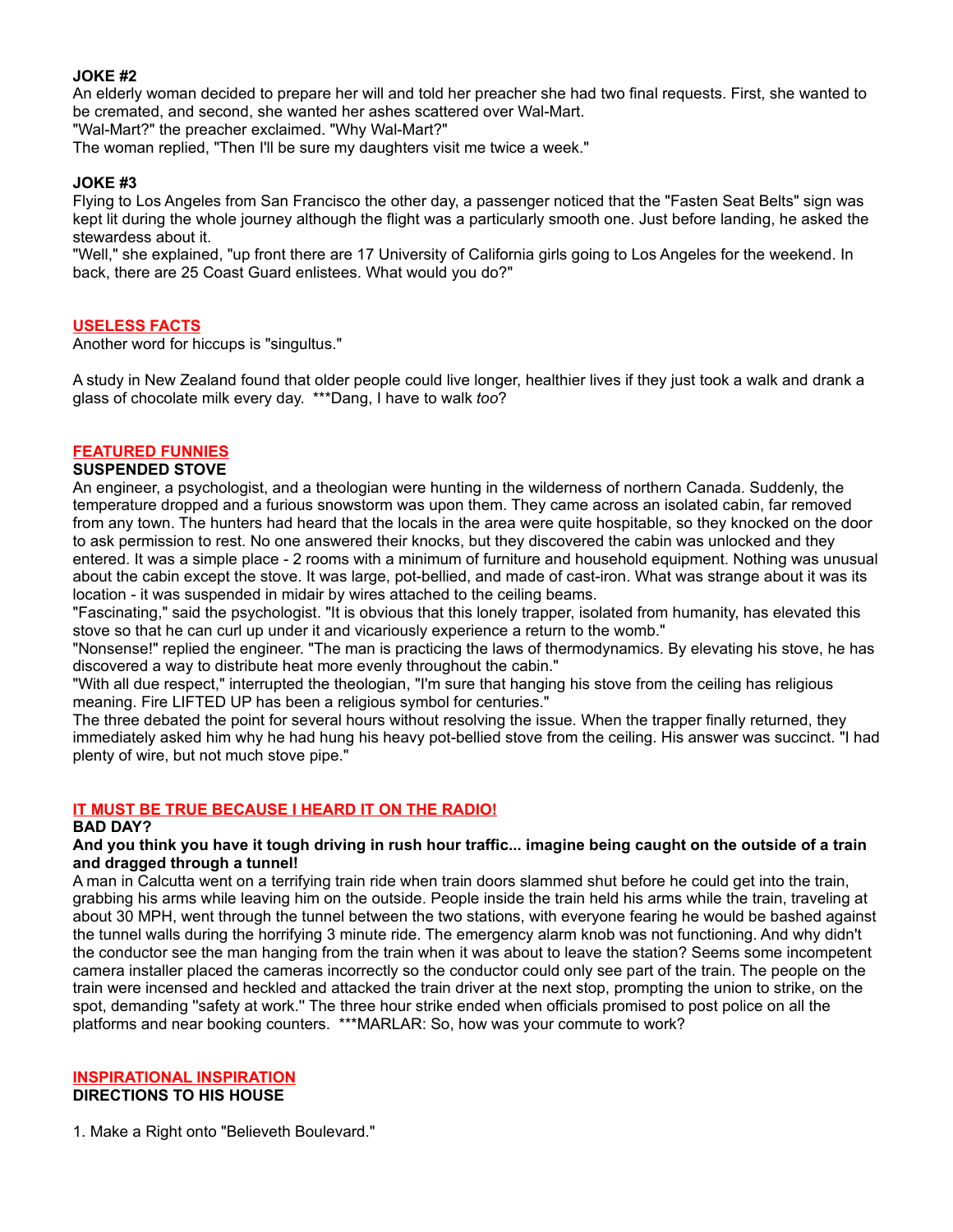- 2. Keep straight and go through the Green Light, which is Jesus Christ.
- 3. From there, you must turn onto the "Bridge of Faith," which is over troubled water.
- 4. When you get off the bridge, make a Right turn and Keep Straight.
- 5. You are on the "King's Highway" Heaven-bound.
- 6. Keep going for three miles: One mile for the Father, One for the Son, and One for the Holy Ghost.
- 7. Then, exit off onto "Grace Blvd."
- 8. From there, make a Right turn on "Gospel Lane."
- 9. Keep Straight and then make another Right on "Prayer Boulevard."
- 10. As you go on your way, Yield Not to the traffic on "Temptation Avenue."
- 11. Also, AVOID "Sin Street" because it is a dead end.
- 12. Pass up "Envy Drive."

13. Also, pass "Hypocrisy Street," "Gossiping Lane," and "Backbiting Boulevard," but you have to go down "Longsuffering Lane," "Persecution Boulevard," and "Trials and Tribulations Avenue."

14. But that's alright, because VICTORY Boulevard is straight ahead!

# **DRIVE TIME DEVOTIONAL**

# **Have you ever seen a situation that you wanted to help with, but figured that you, as one person, couldn't really make a difference? That's what a man named Hur thought.**

How often have you thought or said, "But I'm just one person. Will this little act for God, which is all I am able to do, really make a difference to anyone?" Have you decided, "This is an impossible situation; there's no way I can help"? While camping at a place called Rephidim, the Israelites were attacked by the Amalekites. While the Israelite army, led by Joshua, went out to do battle, Moses climbed to the top of a hill and held up his hands to God. As long as Moses' hands were raised, the battle went the Israelites' way; whenever he lowered his hands, the Amalekites were winning (Exodus 17:11).

After a while, the inevitable happened. Moses grew tired. Picture the scene in your mind. The man standing on the mountain, gazing up at the heavens, his tired arms falling to his side in spite of himself. Down in the valley, the weary Israelite army was feeling the battle slowly slipping away from them.

Enter brother Aaron and Hur. They're not warriors to get out there and fight. They're not doctors either, and they know of no miracle drug to revive Moses' strength. But there's one little thing--something very simple--they can do. Any guesses? Right! They can hold up Moses' hands for him. And they do. And the Israelites emerge triumphant. Although Aaron, brother of Moses, is well-known, many have never even heard of Hur. He performed no great deeds, fought no great battles, composed no great songs, and made no great speeches. All he did was hold up Moses' hand. Such a little thing to do, wasn't it? But it spelled victory, instead of defeat, for the Israelites.

One person, one word, one deed--like the tiny mustard seed that Jesus spoke of in Matthew 17:20. With God's transforming power at work, there's no knowing what mighty deeds can be accomplished by God through our "little" words and deeds. Small acts of kindness, simple words of encouragement or appreciation, a prayer, or even something as simple as holding someone's hand can accomplish more than you can imagine!

# **LEFTOVERS**

# **GO FLY A KITE**

It was the most terrifying "kite flying story" since Ben Franklin decided to fly a kite in a thunderstorm. Chris Grimes of the UK had a big 10 feet by 4 feet kite that he was flying on a seemingly calm day. That was until the wind picked up! Following a sudden gust of wind, the 17-year-old boy was lifted 25 feet into the air carrying him through air and finally putting him down in another town. At one point Chris almost dropped into a river twenty-feet deep, but managed only to skim the surface. Another gust of wind hoisted him back up, but not before his pants were soaked. In fact, they were so wet and heavy they fell off while he was flying. A relieved Grimes finally landed injury-free safely in another town.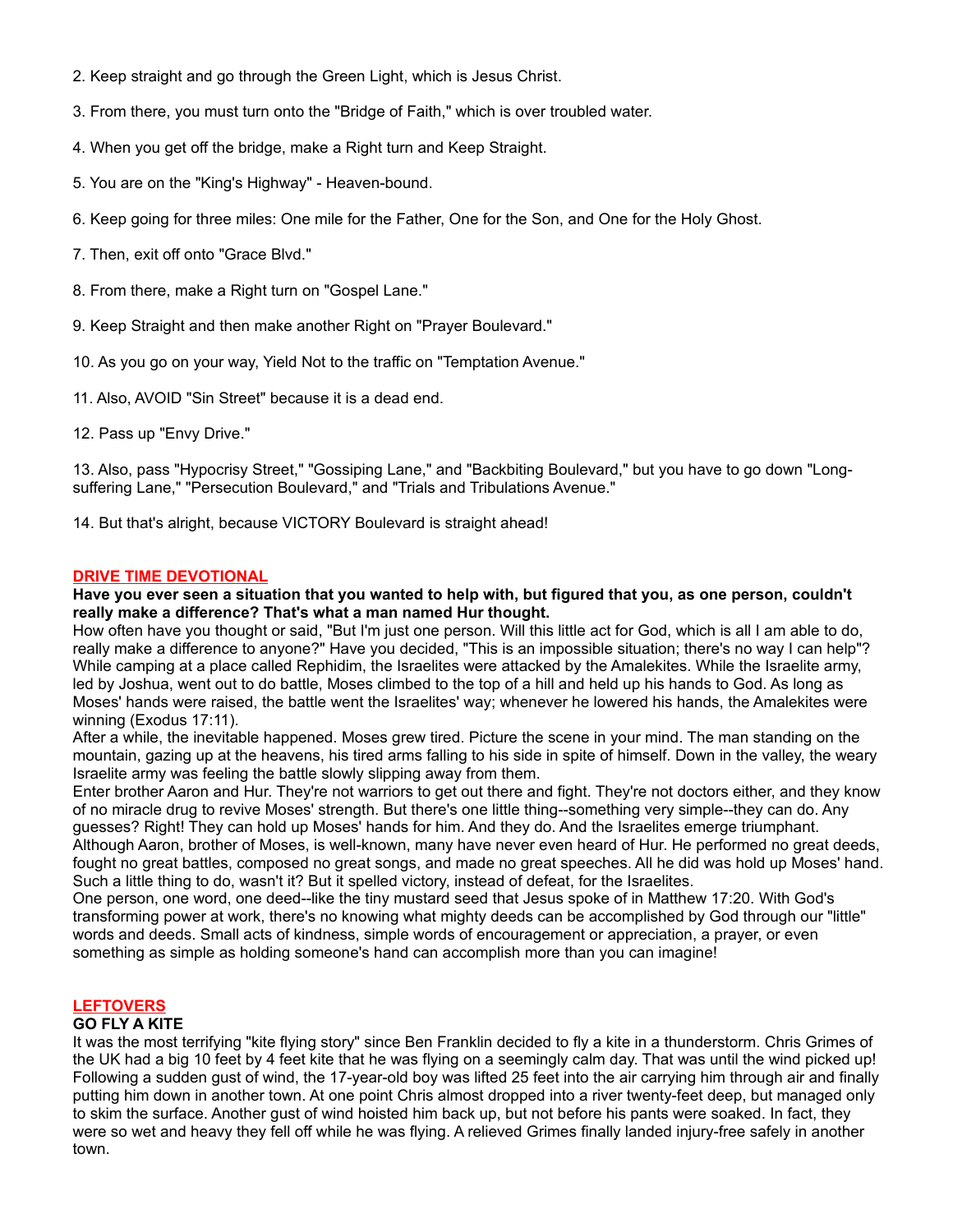# **LIFE... LIVE IT**

# **RULES FOR A GREAT MARRIAGE**

# **With divorce rates soaring to more than 50 percent of all marriages, the big question today is: How can we stay together?**

Experts agree that the most important factors to a good marriage are communication, a deep commitment and genuine caring. "A great marriage can enrich your life," write the authors of "12 Hours To A Great Marriage." The authors, Howard J. Markman, Ph.D., Scott M. Stanley, Ph. D., Susan L. Blumberg, Ph.D., Natalie H. Jenkins and Carol Whiteley, have drawn from their own experiences in wedded bliss at the University of Denver's Center for Marital and Family Studies to produce an informative, easy to use manual. These are their eight simple rules for a better marriage:

- **Stay Calm** -- Keep talks constructive, not destructive and accusatory.
- *Take A Time-Out* -- Fights are easy to start and hard to stop. Yell "peanut butter" or "macaroni" if things get out of hand. That means everyone stops, takes a deep breath and has a good laugh.
- *Speak Clearly* -- Make statements that reflect your feelings; "I feel hurt. I feel sad." rather than assuming what your partner thinks "You don't care. You are selfish."
- *Listen* -- State your gripe, then wait for a reply. Repeat the answer to stay on the right track without misinterpretation.
- *Deal With It* -- Don't wait for a problem to escalate. Talk about issues when they arise.
- *Have Fun* -- Sharing leisure time and doing things you both enjoy is important for staying together and being happy.
- *Keep Love Alive* -- Even if the initial rush of romance has passed, stay connected physically by holding hands and kissing. If you've grown apart, discuss what's gone wrong, then find a way to fix it.
- *Forgive* -- In any relationship, someone will be hurt. It's important to say: "I'm sorry" and mean it. Empty words are worthless.

# **JUST FOR FUN**

# **ARE WE THERE YET?**

Where's the furthest you've gone on a road trip? Joey, Josh and Adam, three guys in their 20's, took on a wild venture: to go on one road trip and hit all 48 contiguous states and never stop (except for gas). Josh's father was the original planner who mapped the trip and was going to take the challenge himself several years ago. The trip never happened due to the death of his mother shorty before the journey was supposed to begin. And so the baton, or map rather, was passed on to Josh and his two buddies. The world traveled with them on their blog. The trip began in Boston and ended at the Four Corners. To make a very long story short here is what these three guys accomplished in FOUR DAYS:

- 7,008 Miles
- Exact time: 106 Hours and 43 Minutes
- Saw 90 cops
- And never got pulled over (Wow!)
- Showers taken: Zero (I guess ya gotta do what ya gotta do.)

# **FUN LIST**

# **EXCUSES TO EXPLAIN WHY YOU'RE NOT COMING TO WORK TODAY…**

- $\circ$  I can't come in to work today because I'll be stalking my previous boss, who fired me for not showing up for work. OK?
- $\circ$  When I got up this morning, I took two Ex-lax in addition to my Prozac. I can't leave the bathroom, but I feel good about it.
- $\circ$  I can't come to work today because the EPA has determined that my house is completely surrounded by wetlands and I have to arrange for helicopter transportation.
- $\circ$  I just found out that I was switched at birth. Legally, I shouldn't come to work knowing my employee records may now contain false information.
- $\circ$  The psychiatrist said it was an excellent session. He even gave me this jaw restraint so I won't bite things when I am startled.
- o The dog ate my car keys. We're going to hitchhike to the vet.

# **MORE SHOW PREP STUFF...**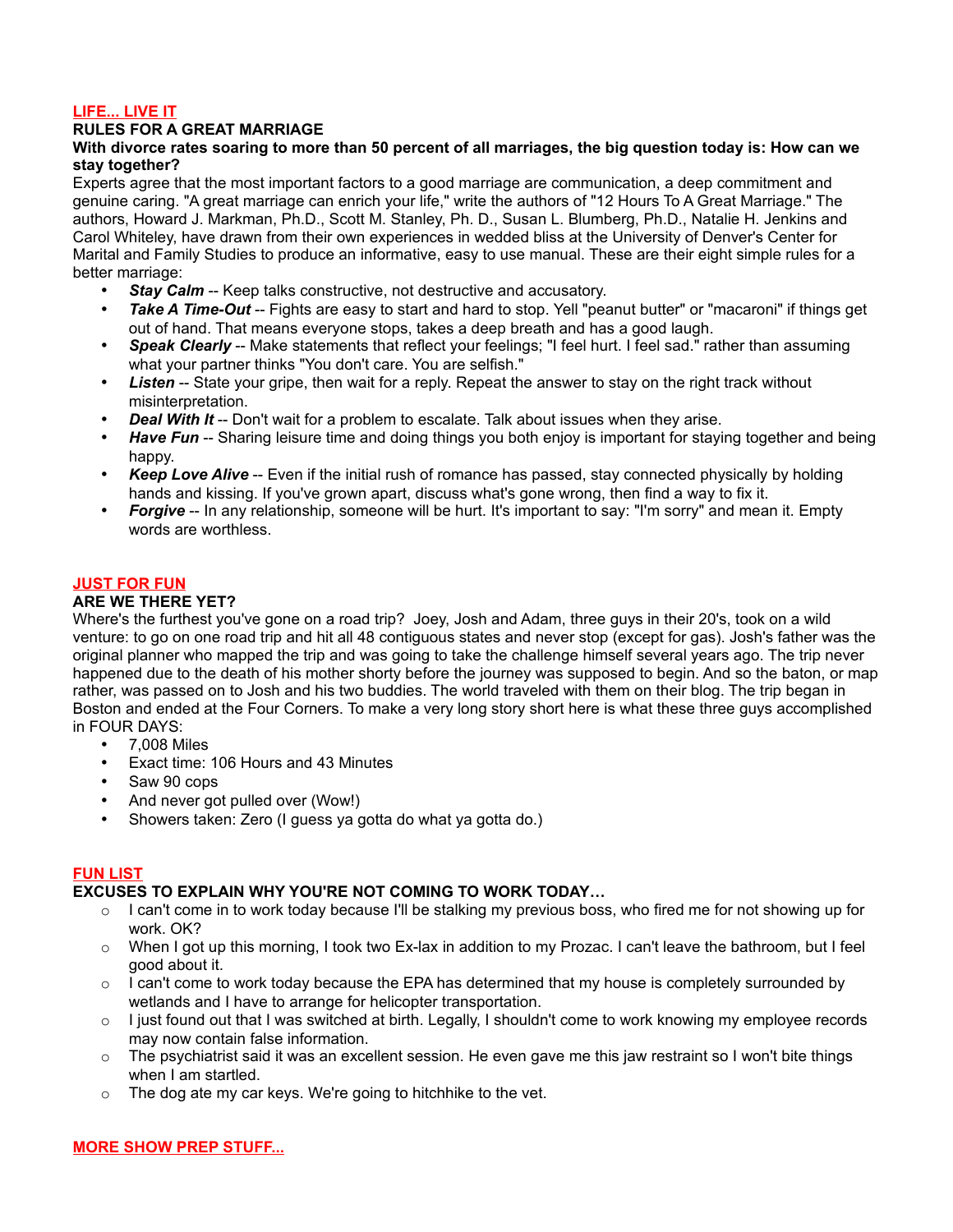# **TOP 10 WAYS TO STAY YOUNG**

1. Enjoy the simple things in life.

2. Laugh often, long and loud. Laugh until you gasp for breath. This gives you a great aerobic workout! Become known for your hearty laugh.

3. Keep company with only cheerful people. Grouches will just drag you down.

4. Surround yourself with what you love, whether it is family, pets, keepsakes, music, plants, hobbies, etc. Let your home be your refuge.

5. Keep learning. Keep your brain active by learning new things - like more about the computer, crafts, gardening, etc. An idle brain is the devil's workshop.

6. Don't take guilt trips. Go to the mall, the next town, a foreign country, but leave the guilt behind.

7. Cherish your health. If it is good, preserve it. If it is unstable, improve it. If it is beyond what you can improve, seek help.

8. Throw out nonessential numbers - like age, weight, height.

9. Let the tears fall. Grieve when you need to but endure and move on. The only person who is with us our entire life, is ourselves.

10. At every opportunity, tell the people you love that you do love them. They need to hear it as much as you need to say it!

### **OTHER STUFF I WANT TO CRAM INTO TODAY'S PREP**

#### *(Not posted on weekends and U.S. holidays.)*

(PERENNIAL) Forget bug sprays that are loaded with near-toxic chemicals. Instead, you can keep mosquitoes out of your yard this summer with garlic. Best of all, you can do this without wearing a necklace of the stinky garlic bulbs. Instead, use a commercial garlic spray on your plants and grass. "There is absolutely no harm and great potential benefit to go out and get a commercial garlic spray and spray it in your backyard," says Mike McGrath, the garden editor of WTOP News in Washington, DC. Does it stink? McGrath admits that it will make your yard smell like an Italian restaurant for a few hours, but once the garlic spray dries, you won't smell it. However, the skeeters will. The garlic spray will provide mosquito deterrence for up to 10 days, reports WTOP News. Garlic spray only works on plants and grass. It won't work on your skin. "If you are just going to be outside, and you want to protect yourself without using the chemical repellent DEET, there is a product based on the lemon-scented herbs," said McGrath.

(PERENNIAL) It's one of those signs of summer: You're happily eating an ice cream cone when whammy! The icy cold snakes up your teeth, seemingly into your brain. Ice cream brain freezes hurt! Wake Forest Baptist Medical Center neuroscientist Dwayne Godwin explains everything you ever wanted to know about brain freezes. What is ice cream brain freeze? That painful feeling you get when you quickly eat or drink something that is icy cold actually has a medical term: sphenopalatine ganglioneuralgia. How to cure a brain freeze: Immediately stop drinking the icy cold beverage and jam your tongue up to the roof of your mouth. Your tongue is warm and will help normalize the temperature in your mouth.

People who have an intuitive thinking style are more likely to have faith in God than those who are more reflective. That's the word from Harvard University researchers, who have linked thinking styles and faith. Intuitive thinking means going with one's first instinct and reaching decisions quickly based on automatic cognitive processes. Reflective thinking involves the questioning of first instinct and consideration of other possibilities, thus allowing for counterintuitive decisions. Participants who gave intuitive answers to all three problems were 1.5 times as likely to report they were convinced of God's existence as those who answered all of the questions correctly. That pattern was found regardless of other demographic factors, such as the participants' political beliefs, education or income. Intuitive thinkers in this study were more likely to have become more confident believers in God over their lifetimes, regardless of whether they had a religious upbringing.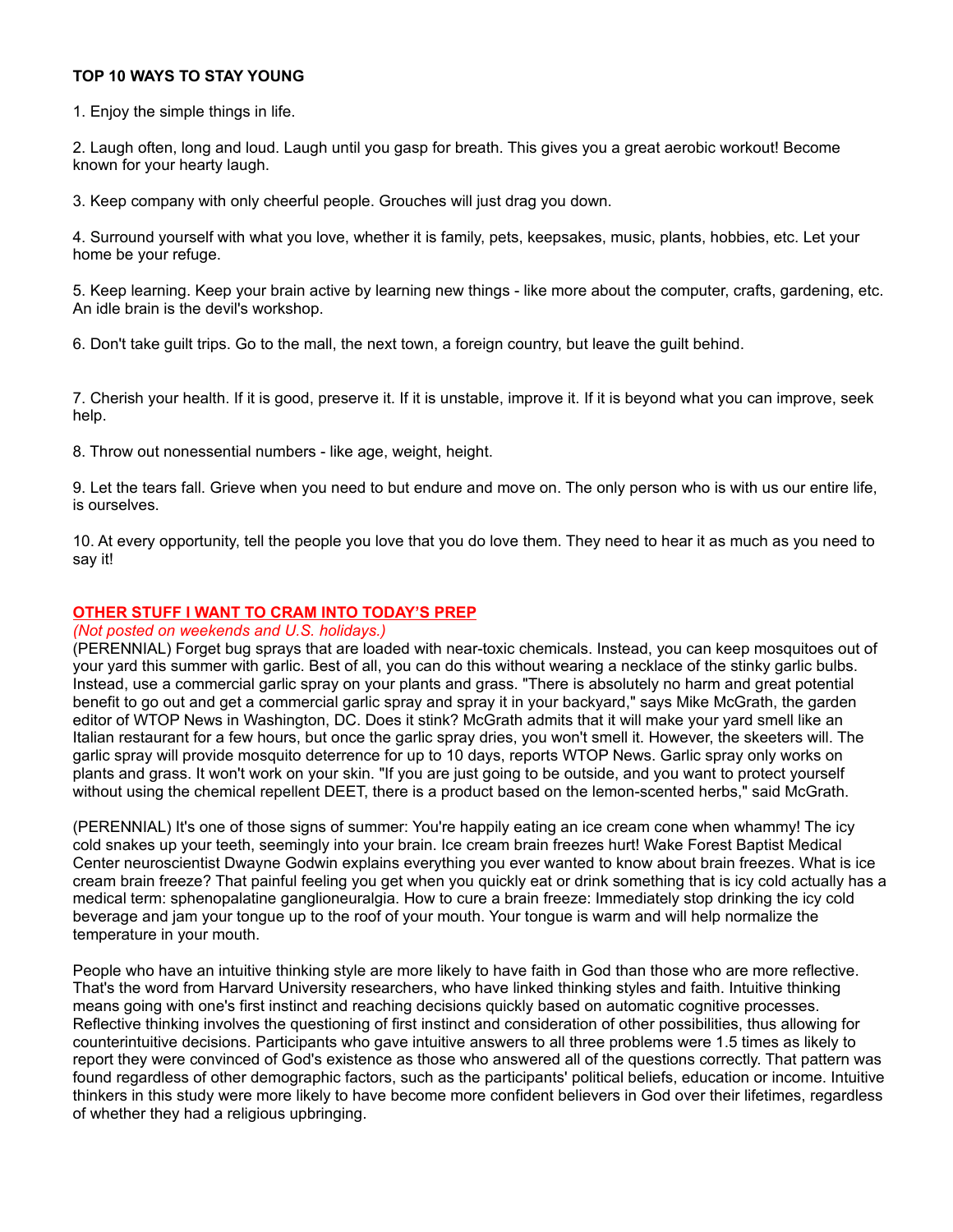Looking for more family time? Some families hold a weekly Family Night where outside engagements are verboten. Others hold regular pizza-and-movie dinners. Or you might consider the modern twist: The Unplugged Night, where computers, TV, iPhones and all manner of electronic gizmos are shut off for a fixed amount of time while you all play board games or take a family walk.

You can pluck it. You can dye it. But you can't beat it. Gray hair is genetic. That's the word from an international group of researchers, who have identified the first gene linked with gray hair, called IRF4. Led by Kaustubh Adhikari of University College London, the team conducted a genetic analysis of more than 6,000 Latin Americans of mixed ancestry to prove that genes determine if your hair will turn gray or not. So what? In addition to possibly figuring out ways to delay hair graying, the findings have potential forensic and cosmetic applications as scientific knowledge expands on how genes influence the way we look. The study findings were reported in the journal Nature.

Of all the things you can possibly change to get healthier, the one to start with is eating better. Why? Because a poor diet comes in first place beating smoking, high blood pressure, drinking, drugs, and lack of exercise as the largest preventable cause of early death no matter where you live in the United States, according to analysis of risk factors by the Institute for Health Metrics and Evaluation. The study found that the top dietary risk factors were, in order: getting too little fruit, vegetables, whole grains, nuts and seeds, and milk, and too much red meat, processed meat, and sugar sweetened beverages. (Men's Fitness)

# **AND I LEAVE YOU WITH THIS THOUGHT**

"In real life, I assure you, there is no such thing as algebra." --Fran Lebowitz

"Radio should be approached the same way as everything else - with an idea. So many run-of-the-mill radio ads tend to be conversations between people talking about the product. And that's not an idea." -- Chris Kyme, Creative Director (Bang! Agency, Hong Kong)

# **THE TICKET Movie Reviews with MARIE ASNER**

**Marie Asner has been reviewing films for over 35 years. Her outlets include radio, print and Internet. For more in-depth movie reviews of the following films, visit [www.Tollbooth.org.](http://www.tollbooth.org/index.php/home/movie-reviews) Ratings from 1 (Low) to 5 (High).**

# *JUNE 22, 2018...*

**Damsel**---It is the wild West and Robert Pattison is trying to find his girlfriend (Mia Wasikowska). Does this look familiar? See "Under The Silver Lake." Anyone on the West Coast checking script content lately? "Damsel" is rated PG 13. No rating.

**Under The Silver Lake**---Andrew Garfield wants a date with his neighbor and then she disappears. What to do? Does this look familiar? See "Damsel." Strange things happen in the summertime. Also in the cast are Riley Keough and Topher Grace. "Under The Silver Lake" is rated PG 13. No rating.

**Boundaries**---The word "boundaries" can mean many things from national countries to emotional limits. In this movie, well, Grandpa is kicked out of his retirement home because he sells weed, the son (grandson) draws questionable pictures and Mom (Vera Farmiga) has just about had it with everyone. Then, comes the road trip. I'm sure you had had your share, too, and I remember the time crossing the Alps in July with four adults in a small VW and the much-older driver had never driven in snow before. Yes, there was a blizzard that day, too. We were caught in a tunnel and each car had a five minute delay before leaving the tunnel and heading downhill---in our case, it was mostly sideways. At the end of the day, it really was "Thank you, Lord." So, in "Boundaries," the cast has their problems, too, and others in the film are Kristen Schaal and Lewis MacDougall. "Boundaries" is rated PG-13. Rating  $of 2.$ 

# *JUNE 29, 2018...*

**Sicario: Day Of The Soldado** continues the story of Alejandro (Benicio Del Toro) from "Sicario" and what happens next as he goes against drug cartels.

**Leave No Trace** concerns a father and daughter who try to live by themselves. Stars Ben Foster.